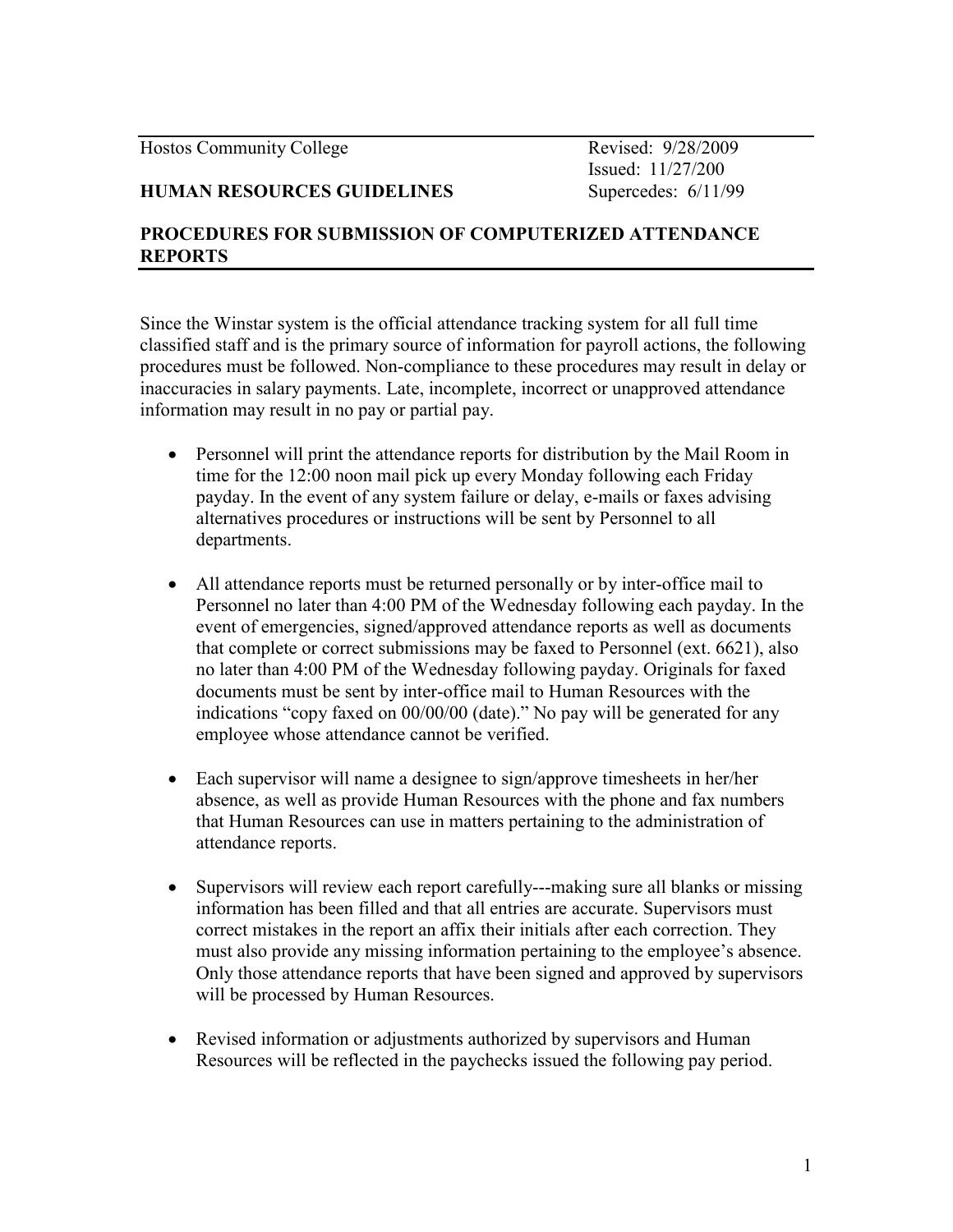## PROCEDURES FOR SUBMISSION OF COMPUTERIZED ATTENDANCE REPORTS

- All supporting documents---medical notes, jury duty summons, military calls to duty, application for Family Medical Leave Act, requests for leave, requests for comp time, overtime approval forms, etc. must be attached to the attendance reports that cover the dates being excused or credited/debited from annual leave accruals.
- Requests for Leave (annual, holiday comp, ordinary comp, unscheduled, leave without pay) must be approved by supervisors and submitted to Human Resources at least 5 days before the commencement of the leave. Other types of leave (title leave, child care, LT disability, etc.) must be submitted in conjunction with Chancellor's/University Reports deadlines.
- When submitting medical documentation, the submission must consist of the following or it will be deemed incomplete: (1) A complete clinical/medical diagnosis, (2) How the condition renders the person disabled from performing his or her assigned duties, (3) A prognosis, and (4) When (or under what conditions the person would be able to resume his or her assigned duties.
- Staff on "Attendance Watch" (written warning prior to commencement of attendance-related disciplinary action) must submit medical documentation for each occasion of sick leave taken.
- No pay will be generated for any unexcused or unauthorized absence.
- Winstar time clocks are located in the building lobbies. Human Resources must be notified immediately of problems or malfunctions. On occasions when the time clocks are not working properly, attendance information may be reported on special logs available in Security kiosk or stations located in building lobbies.
- No overtime will be authorized except in extreme emergencies and only upon prior approval by the Department Head, the Division Head, the Budget Office and Human Resources. No new monies will be added by the Budget Office to departmental budgets for any overtime incurred without prior authorization.
- Regular work hours are 9:00 AM to 5:00 PM. In situations where departmental needs may be better served by alternate work schedules, supervisors or department heads must send a memo to Human Resources authorizing the changes, with the initial date and expiration of the new schedule.
- Docking will take place for tardiness and tardy time can neither be made up at the end of the work day nor charged to the leave banks.